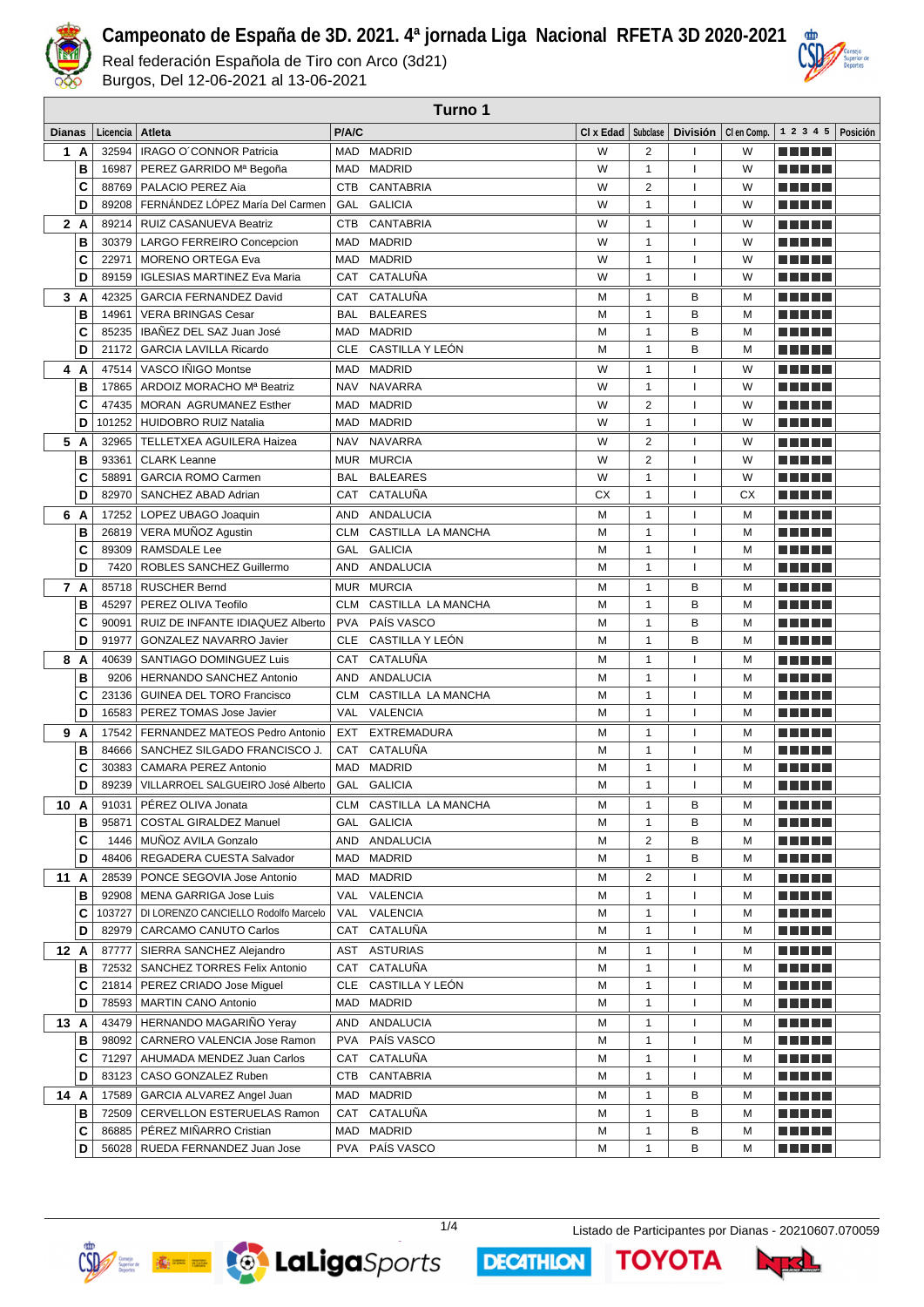

Real federación Española de Tiro con Arco (3d21) Burgos, Del 12-06-2021 al 13-06-2021

|               |      | Turno 1  |                                      |            |                    |                      |                         |                |                       |                           |          |
|---------------|------|----------|--------------------------------------|------------|--------------------|----------------------|-------------------------|----------------|-----------------------|---------------------------|----------|
| <b>Dianas</b> |      | Licencia | Atleta                               | P/A/C      |                    | CI x Edad   Subclase |                         |                | División   Clen Comp. | 1 2 3 4 5                 | Posición |
|               | 15 A | 93769    | VEGA TALEGÓN Antonio                 | <b>CLE</b> | CASTILLA Y LEÓN    | M                    | 2                       |                | м                     | n din bin                 |          |
|               | B    | 19178    | SOTA GARCIA Carlos Manuel            | <b>NAV</b> | <b>NAVARRA</b>     | M                    | $\mathbf{1}$            | $\mathbf{I}$   | M                     | TI TI T                   |          |
|               | C    | 97614    | <b>GARCÍA ORTIZ Carlos</b>           | CLM        | CASTILLA LA MANCHA | M                    | 1                       | $\overline{1}$ | M                     | .                         |          |
|               | D    | 31445    | <b>BUBEROS MARTINEZ Alvaro</b>       | <b>CLE</b> | CASTILLA Y LEÓN    | M                    | $\mathbf{1}$            |                | M                     | n di Tin                  |          |
|               | 16 A | 85639    | MÉNDEZ MARTÍN Gonzalo                | <b>MAD</b> | <b>MADRID</b>      | м                    | 1                       |                | M                     | MA MARI                   |          |
|               | B    | 99410    | MARTINEZ RODRIGUEZ Bernardo          | <b>CLE</b> | CASTILLA Y LEÓN    | M                    | $\mathbf{1}$            |                | M                     | n din Film                |          |
|               | C    | 54248    | VARONA ORGAMBIDE Javier              | <b>PVA</b> | PAÍS VASCO         | M                    | $\overline{2}$          |                | M                     | n din bir                 |          |
|               | D    | 92546    | ANTA GONZÁLEZ Casimiro               | <b>MAD</b> | <b>MADRID</b>      | M                    | $\mathbf{1}$            | $\overline{1}$ | M                     | n na m                    |          |
|               | 17 A | 95901    | <b>GONZALEZ VILLARES Santiago</b>    | GAL        | <b>GALICIA</b>     | M                    | $\overline{2}$          | B              | M                     | M M M M                   |          |
|               | B    | 71959    | <b>SABATES TORRES Carles</b>         | CAT        | CATALUÑA           | M                    | $\mathbf{1}$            | B              | M                     | n di Tin                  |          |
|               | C    | 33234    | VALDIVIELSO GARCIA Pablo             | <b>CLM</b> | CASTILLA LA MANCHA | M                    | $\overline{2}$          | B              | M                     | M M J J J J               |          |
|               | D    | 17085    | RIBATALLADA ESPASA Javier            | CAT        | CATALUÑA           | M                    | 1                       | B              | M                     |                           |          |
|               | 18 A | 82969    | SANCHEZ MIRABAL Juan Carlos          | CAT        | CATALUÑA           | М                    | 2                       | $\mathbf{I}$   | M                     | n n n n n                 |          |
|               | B    | 54377    | RODRIGUEZ PEREZ Ion                  | <b>PVA</b> | PAÍS VASCO         | M                    | 1                       | $\mathbf{I}$   | M                     |                           |          |
|               | C    | 90645    | <b>GONZALEZ GARCIA Emilio</b>        | <b>CLM</b> | CASTILLA LA MANCHA | M                    | $\overline{2}$          | $\mathbf{I}$   | M                     | .                         |          |
|               | D    | 24395    | MORENO LOPEZ Roman                   | ARA        | ARAGÓN             | M                    | $\mathbf{1}$            | $\mathbf{I}$   | M                     | .                         |          |
|               | 19 A | 82360    | CAMARA HERRERO Francisco Vicente     | <b>VAL</b> | <b>VALENCIA</b>    | М                    | $\mathbf{1}$            | $\mathbf{I}$   | M                     | ma mata                   |          |
|               | B    | 96215    | LAMA OCHOA DE RETANA Jesus           | <b>MAD</b> | <b>MADRID</b>      | M                    | $\mathbf{1}$            |                | M                     |                           |          |
|               | C    | 84505    | <b>TORRES MARTINEZ Albert</b>        | <b>CAT</b> | CATALUÑA           | M                    | $\mathbf{1}$            | $\mathbf{I}$   | M                     |                           |          |
|               | D    | 25744    | DODERO ABARZUZA Fernando             | MAD        | <b>MADRID</b>      | M                    | $\mathbf{1}$            |                | M                     | .                         |          |
|               | 20 A | 1016     | SONEIRA MUIÑO Santiago               | GAL        | <b>GALICIA</b>     | М                    | 2                       | B              | M                     |                           |          |
|               | B    | 29490    | FARIÑA MURADAS Iñaki                 | GAL        | <b>GALICIA</b>     | M                    | $\mathbf{1}$            | B              | M                     | TI TILL                   |          |
|               | C    | 72674    | JIMENEZ MEJIAS Bartolome             | <b>CAT</b> | CATALUÑA           | M                    | $\overline{2}$          | B              | M                     | n di Titolo               |          |
|               | D    | 93219    | <b>VILLARAN ALFONSO Victor</b>       | <b>CAT</b> | CATALUÑA           | M                    | $\mathbf{1}$            | B              | M                     | n di Titolo               |          |
|               | 21 A | 96300    | BAUTISTA MOTA Jose Antonio           | <b>MUR</b> | <b>MURCIA</b>      | м                    | 1                       |                | M                     | MA MAR                    |          |
|               | В    | 103416   | LAMA FERNANDEZ Eder Nahuel           | MAD        | <b>MADRID</b>      | M                    | $\mathbf{1}$            |                | M                     | M M M M                   |          |
|               | С    | 95466    | SOMARRIBA RUIZ Andres                | <b>CTB</b> | <b>CANTABRIA</b>   | M                    | $\overline{2}$          |                | M                     | <u> El El El E</u>        |          |
|               | D    | 27495    | PALACIO MENDIGUCHIA Luis Alberto     | <b>CTB</b> | <b>CANTABRIA</b>   | M                    | $\mathbf{1}$            | $\mathbf{I}$   | M                     | M M M M M                 |          |
|               | 22 A | 86317    | SARDINA VALLE Benito                 | <b>CLE</b> | CASTILLA Y LEÓN    | M                    | $\mathbf{1}$            | $\mathbf{I}$   | M                     | M M M M                   |          |
|               | В    | 93360    | <b>GONZALEZ GARCIA Pedro Miguel</b>  | <b>MUR</b> | <b>MURCIA</b>      | M                    | $\mathbf{1}$            | $\mathbf{I}$   | M                     | M M M M                   |          |
|               | C    | 82347    | <b>GARCIA NAVARRO Jose Luis</b>      | <b>VAL</b> | <b>VALENCIA</b>    | M                    | $\mathbf{1}$            | $\mathbf{I}$   | M                     | n di Titolo               |          |
|               | D    | 87900    | ALONSO VAZQUEZ David                 | <b>AND</b> | <b>ANDALUCIA</b>   | M                    | 1                       | $\mathbf{I}$   | M                     | n di Titolo               |          |
|               | 23 A | 93678    | BARRENECHEA ZABALA Miguel Angel      | <b>PVA</b> | PAÍS VASCO         | М                    | $\mathbf{1}$            | в              | M                     | n di Titolo               |          |
|               | B    | 32043    | RAMIRO BLANCO Fernando               |            | MUR MURCIA         | M                    | 1                       | B              | M                     | n din bin                 |          |
|               | C    | 72633    | <b>ROMERO PEREZ Daniel</b>           | <b>CAT</b> | CATALUÑA           | М                    | $\mathbf{1}$            | B              | M                     |                           |          |
|               | D    | 42930    | <b>JUANOLA CODINA Sebastian</b>      |            | CAT CATALUÑA       | M                    | $\mathbf{1}$            | B              | M                     |                           |          |
|               | 24 A | 27051    | <b>VENTURA TORREJON Jose Pascual</b> |            | MAD MADRID         | М                    | 1                       | $\mathbf{I}$   | M                     | <u> Literatur</u>         |          |
|               | в    | 17864    | <b>GRACIA MARTON Jose Miguel</b>     | NAV        | NAVARRA            | М                    | 1                       |                | M                     | <u> Literatur</u>         |          |
|               | C    | 33227    | ROMERA SANCHEZ Miguel Angel          |            | MUR MURCIA         | М                    | 1                       |                | M                     | M M M M M                 |          |
|               | D    | 96070    | LOPEZ NAVAL Herminio                 |            | GAL GALICIA        | М                    | $\mathbf{1}$            |                | M                     | N N N N N                 |          |
|               | 1 A  | 97608    | MENESES CAMIN Maria                  |            | BAL BALEARES       | W                    | 1                       |                | W                     | H H H H H                 |          |
| $b$ is $ B $  |      | 71296    | <b>BACH MARTINEZ Margarita</b>       |            | CAT CATALUÑA       | W                    | $\mathbf{1}$            |                | W                     | <u> Literatur</u>         |          |
|               | С    | 100050   | IGUALADA LOPEZ M.CRISTINA            |            | MUR MURCIA         | W                    | $\overline{\mathbf{c}}$ |                | W                     | <u> Literatura de la </u> |          |
|               | D    | 28012    | MOSQUERA GARCIA Mª Jose              | AST        | <b>ASTURIAS</b>    | W                    | $\overline{2}$          |                | W                     | <u> El El El E</u>        |          |
|               | 2 A  | 89317    | <b>MARCO RUBIO Carlos</b>            | CAT        | CATALUÑA           | м                    | 2                       |                | м                     | <u> Literatur</u>         |          |
| $b$ is $ B $  |      |          | 92445   TUDANCA GAVIÑA Andoni        | PVA        | PAÍS VASCO         | М                    | $\mathbf{1}$            |                | M                     | <u> El El El </u>         |          |
|               | C    | 90361    | <b>GANDARIAS ZABALA Luis Alberto</b> | PVA        | PAÍS VASCO         | M                    | $\mathbf{1}$            |                | M                     | <u> Literatur</u>         |          |
|               | D    | 58960    | CRISTOBAL MORIANO Daniel             | BAL        | <b>BALEARES</b>    | М                    | $\mathbf{1}$            |                | М                     | <u> BERTH</u>             |          |

|               | Turno 2 |                 |                                   |            |                |                              |   |   |   |                                            |  |  |  |
|---------------|---------|-----------------|-----------------------------------|------------|----------------|------------------------------|---|---|---|--------------------------------------------|--|--|--|
| <b>Dianas</b> |         | Licencia Atleta |                                   | P/A/C      |                | $Cl x$ Edad $ $ Subclase $ $ |   |   |   | División $ $ Clen Comp. $ 12345 $ Posición |  |  |  |
|               | A       |                 | 17966   GARRIDO LAZARO Encarna    | <b>NAV</b> | NAVARRA        | W                            |   |   | W | T FI FI FI                                 |  |  |  |
|               | в       | 31971           | RABASCO ALCORTA Equzkiñe          | <b>NAV</b> | <b>NAVARRA</b> | W                            |   |   | W | TELELT                                     |  |  |  |
|               | C       |                 | 31213   SANJORGE GARCIA Melania   |            | GAL GALICIA    | W                            | 2 |   | W | THEFT                                      |  |  |  |
|               | D       |                 | 54317   SANTAMARIA MARTIN Ainhoa  |            | PVA PAÍS VASCO | W                            |   |   | W | TELET                                      |  |  |  |
|               | 2 A     |                 | 97388   ABADES ALAYON Celia       |            | MAD MADRID     | W                            |   | C | W | TELEL                                      |  |  |  |
|               | в       |                 | 94170 GUERRERO SANCHEZ Alba Maria | AND        | ANDALUCIA      | W                            |   | C | W | T FIFTI T                                  |  |  |  |
|               |         |                 | 97385   GARCIA PAJERO Adela       |            | MAD MADRID     | W                            |   | C | W | T FIFTI T                                  |  |  |  |
|               | D       |                 | 47418   PARRA CRISTOBAL Maria     |            | MAD MADRID     | W                            |   | C | W |                                            |  |  |  |









2/4 Listado de Participantes por Dianas - 20210607.070059

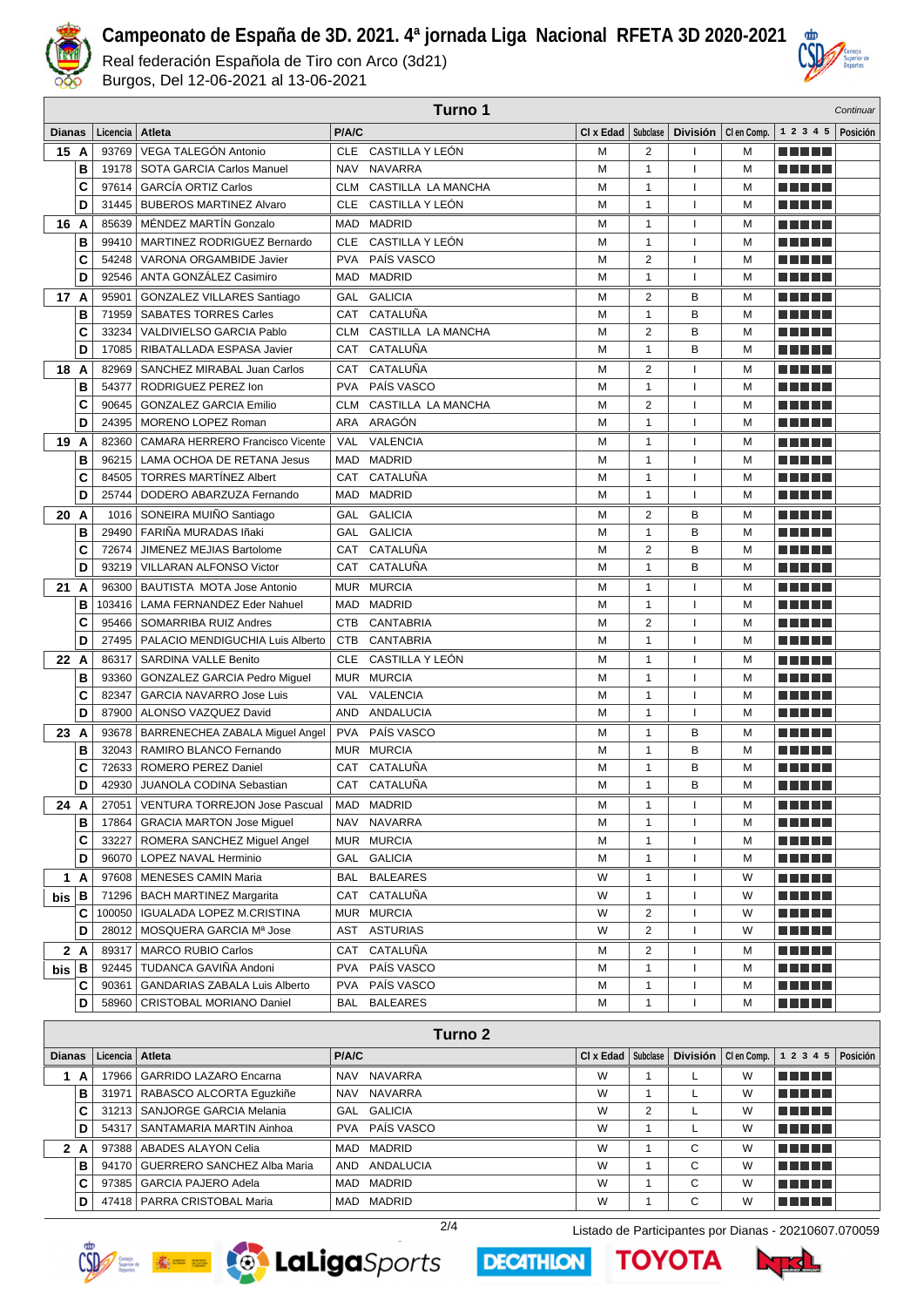

Real federación Española de Tiro con Arco (3d21) Burgos, Del 12-06-2021 al 13-06-2021

|        |           |                | Turno <sub>2</sub><br>Continuar                                    |                   |                                     |           |                              |        |                       |  |                                        |                              |
|--------|-----------|----------------|--------------------------------------------------------------------|-------------------|-------------------------------------|-----------|------------------------------|--------|-----------------------|--|----------------------------------------|------------------------------|
| Dianas |           | Licencia       | Atleta                                                             | P/A/C             |                                     | CI x Edad | Subclase                     |        | División   Clen Comp. |  |                                        | $1 \t2 \t3 \t4 \t5$ Posición |
|        | 3A        | 47457          | VENTOSA SANCHEZ Maria Cruz Andrea                                  | MAD               | <b>MADRID</b>                       | W         | $\mathbf{1}$                 | L      | W                     |  | n din bir                              |                              |
|        | B         | 96573          | SANTAMARIA PEÑALTA Irene                                           | CAT               | CATALUÑA                            | W         | $\mathbf{1}$                 | L      | W                     |  |                                        |                              |
|        | C         | 83746          | ARTEAGA MORENO María Antonia                                       | <b>CLM</b>        | CASTILLA LA MANCHA                  | W         | $\mathbf{1}$                 | L      | W                     |  |                                        |                              |
|        | D         | 89766          | DELGADO FALCÓN Maria José                                          | CAT               | CATALUÑA                            | W         | $\mathbf{1}$                 | Г      | W                     |  |                                        |                              |
|        | 4 A       | 29875          | RODRIGUEZ PRIETO Elena                                             | EXT               | <b>EXTREMADURA</b>                  | W         | $\mathbf{1}$                 | С      | W                     |  |                                        |                              |
|        | B         | 104258         | FERNANDEZ RAMIREZ Beatriz                                          | CAT               | CATALUÑA                            | W         | $\mathbf{1}$                 | С      | W                     |  | an bin birni                           |                              |
|        | C         | 97093          | MOYA DÍAZ Rosalba                                                  | <b>NAV</b>        | <b>NAVARRA</b>                      | W         | $\mathbf{1}$                 | С      | W                     |  |                                        |                              |
|        | D         | 83486          | ESCLAPÉZ MORA Anibal                                               | VAL               | <b>VALENCIA</b>                     | СX        | $\mathbf{1}$                 | C      | <b>CX</b>             |  |                                        |                              |
|        | 5 A       | 98022          | <b>CARRASCO MORENO Elvira</b>                                      |                   | MUR MURCIA                          | W         | $\mathbf{1}$                 | Г      | W                     |  | e gin rin                              |                              |
|        | B         | 32581          | LEACHE RESANO Ana                                                  | <b>NAV</b>        | <b>NAVARRA</b>                      | W         | $\mathbf{1}$                 | Г      | W                     |  |                                        |                              |
|        | C<br>D    | 85278<br>89921 | LOPEZ DE LA REINA RIPOLL Ana Maria<br>BOHORQUEZ ADRADOS Amaya      | <b>CLM</b><br>MAD | CASTILLA LA MANCHA<br><b>MADRID</b> | W<br>W    | 1<br>$\mathbf{1}$            | Г<br>Г | W<br>W                |  |                                        |                              |
|        | 6 A       |                |                                                                    | MAD               | <b>MADRID</b>                       | М         | 1                            | С      | М                     |  |                                        |                              |
|        | B         | 23497          | 31426   SACRISTAN LLADOS Jorge<br>FERNANDEZ NIETO Cristino         | EXT               | <b>EXTREMADURA</b>                  | M         | $\mathbf{1}$                 | C      | M                     |  |                                        |                              |
|        | C         | 22644          | LOPEZ COSTA Francisco Jose                                         | <b>MUR</b>        | <b>MURCIA</b>                       | М         | $\mathbf{1}$                 | C      | M                     |  | n din se                               |                              |
|        | D         | 17708          | SANCHEZ FERRERO NOTARIO Gonzalo                                    | <b>MAD</b>        | <b>MADRID</b>                       | M         | $\mathbf{1}$                 | С      | M                     |  | n din ka                               |                              |
|        | 7 A       | 30221          | MARTINEZ TOVAR Miguel Angel                                        | <b>MUR</b>        | <b>MURCIA</b>                       | М         | $\overline{2}$               | Г      | м                     |  | n din Film                             |                              |
|        | B         | 87264          | SANCHEZ MARTINEZ Juan Miguel                                       | <b>MUR</b>        | <b>MURCIA</b>                       | М         | $\mathbf{1}$                 | Г      | м                     |  | MA MAT                                 |                              |
|        | C         | 85224          | FLORES FERNANDEZ Javier                                            | <b>MAD</b>        | <b>MADRID</b>                       | М         | $\mathbf{1}$                 | Г      | M                     |  | .                                      |                              |
|        | D         | 31972          | CASTAÑO GRACIA Joaquin                                             | <b>NAV</b>        | <b>NAVARRA</b>                      | M         | $\mathbf{1}$                 | Г      | M                     |  | <u> Literatur in Sa</u>                |                              |
|        | 8 A       |                | 31183 RODRIGUEZ MORENO Florentino                                  | AST               | <b>ASTURIAS</b>                     | М         | $\mathbf{1}$                 | С      | м                     |  | n din bir                              |                              |
|        | B         | 10923          | <b>ESCLAPEZ GOMEZ Jose Vicente</b>                                 | <b>VAL</b>        | <b>VALENCIA</b>                     | М         | $\mathbf{1}$                 | C      | M                     |  |                                        |                              |
|        | C         | 32490          | MONTILLA DELGADO Miguel Angel                                      | <b>MAD</b>        | <b>MADRID</b>                       | M         | $\mathbf{1}$                 | C      | M                     |  |                                        |                              |
|        | D         | 97384          | RAMIREZ MORALES Abrahan                                            | <b>MAD</b>        | <b>MADRID</b>                       | M         | $\mathbf{1}$                 | C      | M                     |  |                                        |                              |
|        | 9 A       | 32016          | ALONSO MURIAS Valentin Marcos                                      | AST               | <b>ASTURIAS</b>                     | М         | $\mathbf{1}$                 | Г      | M                     |  |                                        |                              |
|        | B         | 13093          | <b>IRIARTE LARUMBE Jose Luis</b>                                   | <b>NAV</b>        | <b>NAVARRA</b>                      | M         | $\mathbf{1}$                 | Г      | M                     |  |                                        |                              |
|        | C         | 89248          | FERNÁNDEZ ÁLVAREZ Jairo Valentín                                   | AST               | <b>ASTURIAS</b>                     | М         | $\mathbf{1}$                 | L      | M                     |  |                                        |                              |
|        | D         |                | 32578   PRIETO SAENZ DE TEJADA Luis                                | <b>NAV</b>        | NAVARRA                             | M         | $\mathbf{1}$                 | Г      | M                     |  |                                        |                              |
| 10     | A         | 17965          | <b>GARRIDO LASHERAS Pedro Jose</b>                                 | <b>NAV</b>        | <b>NAVARRA</b>                      | М         | 2                            | С      | м                     |  |                                        |                              |
|        | B         | 83051          | DE LA CRUZ GUTIERREZ Sergio                                        | <b>MAD</b><br>AND | <b>MADRID</b><br>ANDALUCIA          | M<br>M    | $\mathbf{1}$<br>$\mathbf{1}$ | C<br>С | M<br>M                |  |                                        |                              |
|        | C<br>D    | 14565<br>40792 | DOMINGUEZ MAESO Luis Francisco<br><b>MENCHON MARTINEZ Javier</b>   | CAT               | CATALUÑA                            | M         | $\mathbf{1}$                 | C      | M                     |  |                                        |                              |
|        | 11A       |                | 27652   FERRERO RIVAS Miguel Angel                                 | AST               | <b>ASTURIAS</b>                     | М         | 2                            | L      | М                     |  |                                        |                              |
|        | B         | 92514          | MARTINEZ TOVAR Jose Luis                                           | <b>MUR</b>        | <b>MURCIA</b>                       | M         | $\mathbf{1}$                 | Г      | M                     |  |                                        |                              |
|        | c         | 31185          | ANTUÑA GARCIA ARGUELLES Emilio Manuel                              | <b>AST</b>        | <b>ASTURIAS</b>                     | М         | $\mathbf{1}$                 | L      | M                     |  |                                        |                              |
|        | D         |                | 30143   LORENZO ROJO Angel                                         |                   | CLE CASTILLA Y LEÓN                 | М         | $\mathbf{1}$                 | L      | М                     |  | <b>TERRITORIA</b>                      |                              |
|        | 12 A      | 100054         | CONESA PLAZA Francisco Javier                                      |                   | MUR MURCIA                          | М         | $\mathbf{1}$                 | С      | М                     |  | a da da d                              |                              |
|        | в         | 17434          | RODRIGUEZ LOPEZ Jose Maria                                         | MAD               | <b>MADRID</b>                       | М         | 1                            | С      | М                     |  | <u> Literatur</u>                      |                              |
|        | C         |                | 44766   TORO ALVAREZ Francisco                                     | AND               | ANDALUCIA                           | М         | $\mathbf{1}$                 | С      | М                     |  | <u> Literatur</u>                      |                              |
|        | D         | 31661          | GOMEZ CABALLERO Javier                                             |                   | MAD MADRID                          | М         | 1                            | С      | М                     |  | <u> Literatur</u>                      |                              |
|        | 13 A      |                | 46124   BENAVENTE PELLEJERO Jose                                   | MAD               | <b>MADRID</b>                       | м         | 2                            | Г      | м                     |  | <u> E SE SE</u>                        |                              |
|        | в         | 2111           | CASAL RODAS Oscar                                                  | GAL               | <b>GALICIA</b>                      | М         | 1                            | L      | М                     |  |                                        |                              |
|        | C         | 25433          | <b>CASAL RODAS Jose Angel</b>                                      | GAL               | <b>GALICIA</b>                      | М         | $\mathbf{1}$                 | L      | М                     |  | o a dia 11                             |                              |
|        | D         | 30993          | <b>TREBOL LOPEZ Gustavo</b>                                        |                   | MAD MADRID                          | М         | $\mathbf{1}$                 | Г      | М                     |  |                                        |                              |
|        | 14 A      | 20695          | LOPEZ FERNANDEZ Alberto                                            |                   | MAD MADRID                          | М         | 2                            | С      | M                     |  | <u> Aleksandrija pa</u>                |                              |
|        | В         | 44767          | <b>BARROSO VEGA Andres</b>                                         |                   | AND ANDALUCIA                       | М         | 2                            | C      | М                     |  |                                        |                              |
|        | C<br>D    |                | 16782   LACCASSAGNE IRIGARAY Nestor José                           | CLM               | CASTILLA LA MANCHA<br>CAT CATALUÑA  | М         | $\mathbf{1}$                 | С<br>С | м                     |  | <u> Alexandria de la p</u>             |                              |
|        |           |                | 90269   NUNEZ FERNANDEZ Jose Antonio                               |                   | GAL GALICIA                         | М         | 1                            |        | М                     |  | <u> Literatur</u>                      |                              |
|        | 15 A<br>В |                | 2110   CASAL RODAS Eugenio<br>89426   HERNÁNDEZ GÁMEZ José Antonio |                   | CLM CASTILLA LA MANCHA              | М<br>М    | 1<br>$\mathbf{1}$            | L<br>L | М<br>M                |  | <u> Literatur</u><br><u> Literatur</u> |                              |
|        | c         |                | 26813   QUIROS HERNANDEZ Agustin                                   |                   | CLM CASTILLA LA MANCHA              | М         | 2                            | Г      | М                     |  | <u> Literatur</u>                      |                              |
|        | D         |                | 93172   ZARRABEITIA AGUIRRE José Luis                              | CTB               | CANTABRIA                           | М         | $\mathbf{1}$                 | L      | М                     |  | <u> Literatur</u>                      |                              |
|        | 16 A      |                | 94169   DE LA CRUZ LOPEZ Rafael                                    | AND               | ANDALUCIA                           | М         | 1                            | С      | М                     |  | <u> Literatur</u>                      |                              |
|        | в         |                | 19144   CIA GALLEGO Arturo De                                      |                   | NAV NAVARRA                         | М         | $\mathbf{1}$                 | C      | M                     |  | a da bid                               |                              |
|        | c         |                | 84189 MUÑOZ MUÑOZ Sergio                                           |                   | MAD MADRID                          | М         | $\mathbf{1}$                 | C      | M                     |  | <u> Literatur</u>                      |                              |
|        | D         |                | 81486   GALLEGOS GUTIERREZ Mariano                                 |                   | AND ANDALUCIA                       | М         | $\mathbf{1}$                 | С      | М                     |  | ME DE L                                |                              |





**DECATHLON** 

3/4 Listado de Participantes por Dianas - 20210607.070059

**TOYOTA**